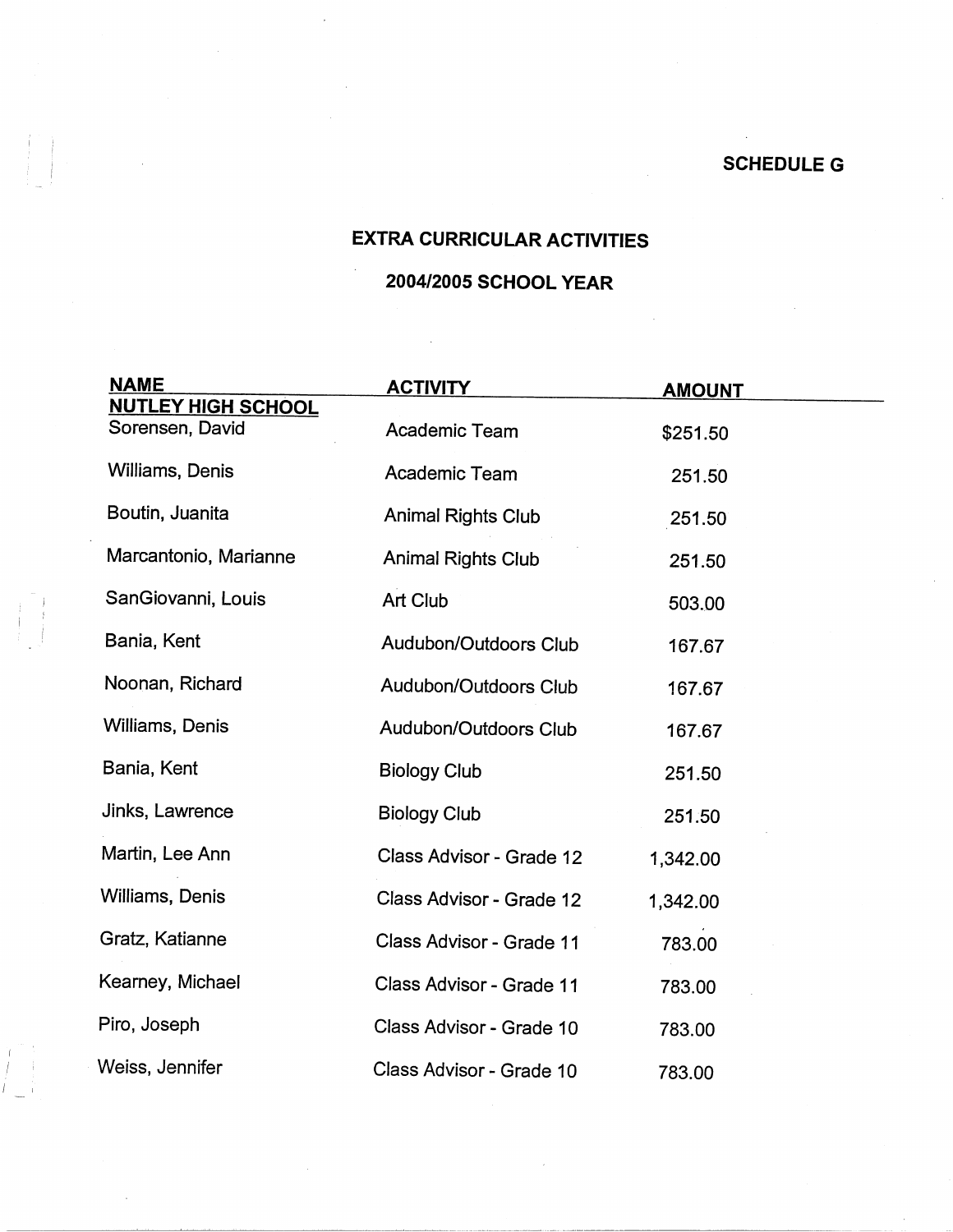|                                                | $-2-$                        |               |
|------------------------------------------------|------------------------------|---------------|
| <b>Extra-Curricula Payments</b><br><b>NAME</b> | <b>ACTIVITY</b>              | <b>AMOUNT</b> |
| <b>NUTLEY HIGH SCHOOL</b><br>Hardie, Megan     | Class Advisor - Grade 9      | 783.00        |
| Simko, Joseph                                  | Class Advisor - Grade 9      | 783.00        |
| Tagliareni, Joseph                             | C.L.A.W.                     | 503.00        |
| Williams, Denis                                | Debate Club                  | 503.00        |
| Williams, Denis                                | Film/Video Club              | 503.00        |
| Camarda, Patricia                              | French Club                  | 503.00        |
| Camarda, Patricia                              | French National Honor Soc.   | 503.00        |
| Rowe, Cheryl                                   | <b>Gay/Straight Alliance</b> | 503.00        |
| Rosati, Christopher                            | <b>History Club</b>          | 503.00        |
| Romaglia, Sharon                               | <b>Human Relations Club</b>  | 503.00        |
| Bergen, Abigail                                | <b>Interact Club</b>         | 503.00        |
| Cicchino, Addolorato                           | <b>Italian Club</b>          | 503.00        |
| Cicchino, Addolorato                           | Italian National Honor Soc.  | 503.00        |
| Maiello, John                                  | Jazz Band/Jazz Choir         | 503.00        |
| Hecht, Jennifer                                | Key Club                     | 391.50        |
| Trainor, Patricia                              | <b>Key Club</b>              | 391.50        |
| Violante, Ciro                                 | Latin Club                   | 503.00        |
| Violante, Ciro                                 | Latin Honor Society.         | 503.00        |
| Cofone, Paula                                  | Lighthouse Club              | 503.00        |
| Bonadonna, Ronald                              | Maroon and Gray Newspaper    | 1,678.00      |

 $\mathcal{L}^{\text{max}}_{\text{max}}$ 

 $\label{eq:2.1} \frac{1}{\sqrt{2}}\int_{0}^{\infty}\frac{1}{\sqrt{2\pi}}\left(\frac{1}{\sqrt{2\pi}}\right)^{2\alpha} \frac{1}{\sqrt{2\pi}}\int_{0}^{\infty}\frac{1}{\sqrt{2\pi}}\left(\frac{1}{\sqrt{2\pi}}\right)^{\alpha} \frac{1}{\sqrt{2\pi}}\frac{1}{\sqrt{2\pi}}\int_{0}^{\infty}\frac{1}{\sqrt{2\pi}}\frac{1}{\sqrt{2\pi}}\frac{1}{\sqrt{2\pi}}\frac{1}{\sqrt{2\pi}}\frac{1}{\sqrt{2\pi}}\frac{1}{\sqrt{2\pi}}$ 

 $\label{eq:2.1} \frac{1}{\sqrt{2\pi}}\int_{\mathbb{R}^3}\frac{1}{\sqrt{2\pi}}\int_{\mathbb{R}^3}\frac{1}{\sqrt{2\pi}}\int_{\mathbb{R}^3}\frac{1}{\sqrt{2\pi}}\int_{\mathbb{R}^3}\frac{1}{\sqrt{2\pi}}\int_{\mathbb{R}^3}\frac{1}{\sqrt{2\pi}}\frac{1}{\sqrt{2\pi}}\int_{\mathbb{R}^3}\frac{1}{\sqrt{2\pi}}\frac{1}{\sqrt{2\pi}}\frac{1}{\sqrt{2\pi}}\frac{1}{\sqrt{2\pi}}\frac{1}{\sqrt{2\pi}}\$ 

i '1

!<br>!<br>!<br>!<br>!

 $\begin{array}{l} \begin{array}{c} 0 \\ 1 \end{array} & \begin{array}{c} 0 \\ 1 \end{array} \\ \begin{array}{c} 1 \\ 1 \end{array} & \begin{array}{c} 0 \\ 1 \end{array} & \begin{array}{c} 0 \\ 1 \end{array} & \begin{array}{c} 0 \\ 1 \end{array} & \begin{array}{c} 0 \\ 1 \end{array} & \begin{array}{c} 0 \\ 1 \end{array} & \begin{array}{c} 0 \\ 1 \end{array} & \begin{array}{c} 0 \\ 1 \end{array} & \begin{array}{c} 0 \\ 1 \end{array} & \begin{array}{c} 0 \\ 1 \end{$ 

 $\label{eq:2} \frac{1}{\sqrt{2}}\left(\frac{1}{\sqrt{2}}\right)^{2} \left(\frac{1}{\sqrt{2}}\right)^{2} \left(\frac{1}{\sqrt{2}}\right)^{2} \left(\frac{1}{\sqrt{2}}\right)^{2} \left(\frac{1}{\sqrt{2}}\right)^{2} \left(\frac{1}{\sqrt{2}}\right)^{2} \left(\frac{1}{\sqrt{2}}\right)^{2} \left(\frac{1}{\sqrt{2}}\right)^{2} \left(\frac{1}{\sqrt{2}}\right)^{2} \left(\frac{1}{\sqrt{2}}\right)^{2} \left(\frac{1}{\sqrt{2}}\right)^{2} \left(\frac{$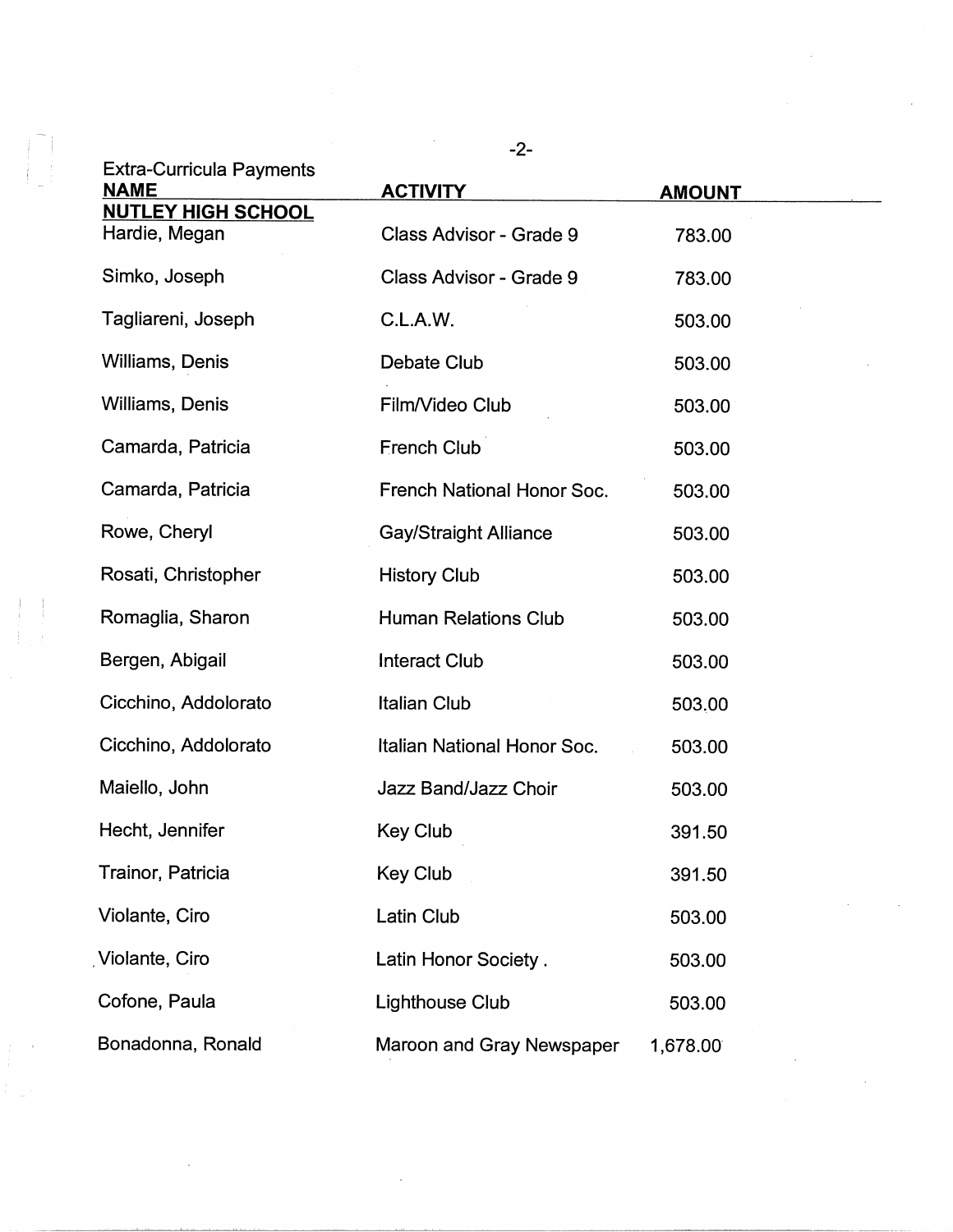|       | <b>Extra-Curricula Payments</b><br><b>NAME</b> | $-3-$<br><b>ACTIVITY</b>                    | <b>AMOUNT</b> |
|-------|------------------------------------------------|---------------------------------------------|---------------|
|       | <b>NUTLEY HIGH SCHOOL</b><br>Alboum, Elinor    | Math Club                                   | 251.50        |
|       | Vivinetto, Rosemary                            | Math Club                                   | 251.50        |
|       | Kelly, James                                   | Media Club                                  | 503.00        |
|       | Camarda, Patricia                              | <b>National Honor Society</b>               | 783.00        |
|       | Koegel, Richard                                | <b>National Honor Society</b>               | 783.00        |
|       | Cundari, Michael                               | NHS Chamber Chorale/Madrigals 503.00        |               |
|       | Hecht, Jennifer                                | <b>NHS Literary Magazine</b><br>(New Slang) | 503.00        |
|       | Knobloch, Jennifer                             | <b>NHS Step Team</b>                        | 503.00        |
|       | Bonadonna, Ronald                              | S.A.D.D.                                    | 251.50        |
|       | Rossillo, Cheryl                               | S.A.D.D.                                    | 251.50        |
|       | Farkas, William                                | School-to-Career Club                       | 503.00        |
|       | Rossillo, Cheryl                               | <b>School Benefit Director</b>              | 1,678.00      |
|       | Cundari, Michael                               | <b>School Benefit Asst.Director</b>         | 1,107.00      |
|       | SanGiovanni, Nicole                            | <b>School Benefit Asst.Director</b>         | 1,107.00      |
|       | Norcia, Nicholas                               | Ski Club                                    | 251.50        |
|       | Piro, Joseph                                   | Ski Club                                    | 251.50        |
|       | Salme, Santiago                                | Spanish Club                                | 503.00        |
|       | Papaleo, Maria                                 | Spanish National Honor Soc.                 | 503.00        |
|       | Cundari, Michael                               | <b>Stage Crew</b>                           | 783.00        |
|       | David, Nicole                                  | Student Council(1/2 Year)                   | 419.50        |
| di se | Ryan, Gerald                                   | <b>Student Council</b>                      | 839.00*       |

 $\mathcal{L}^{\text{max}}_{\text{max}}$  ,  $\mathcal{L}^{\text{max}}_{\text{max}}$ 

 $\hat{\mathcal{A}}$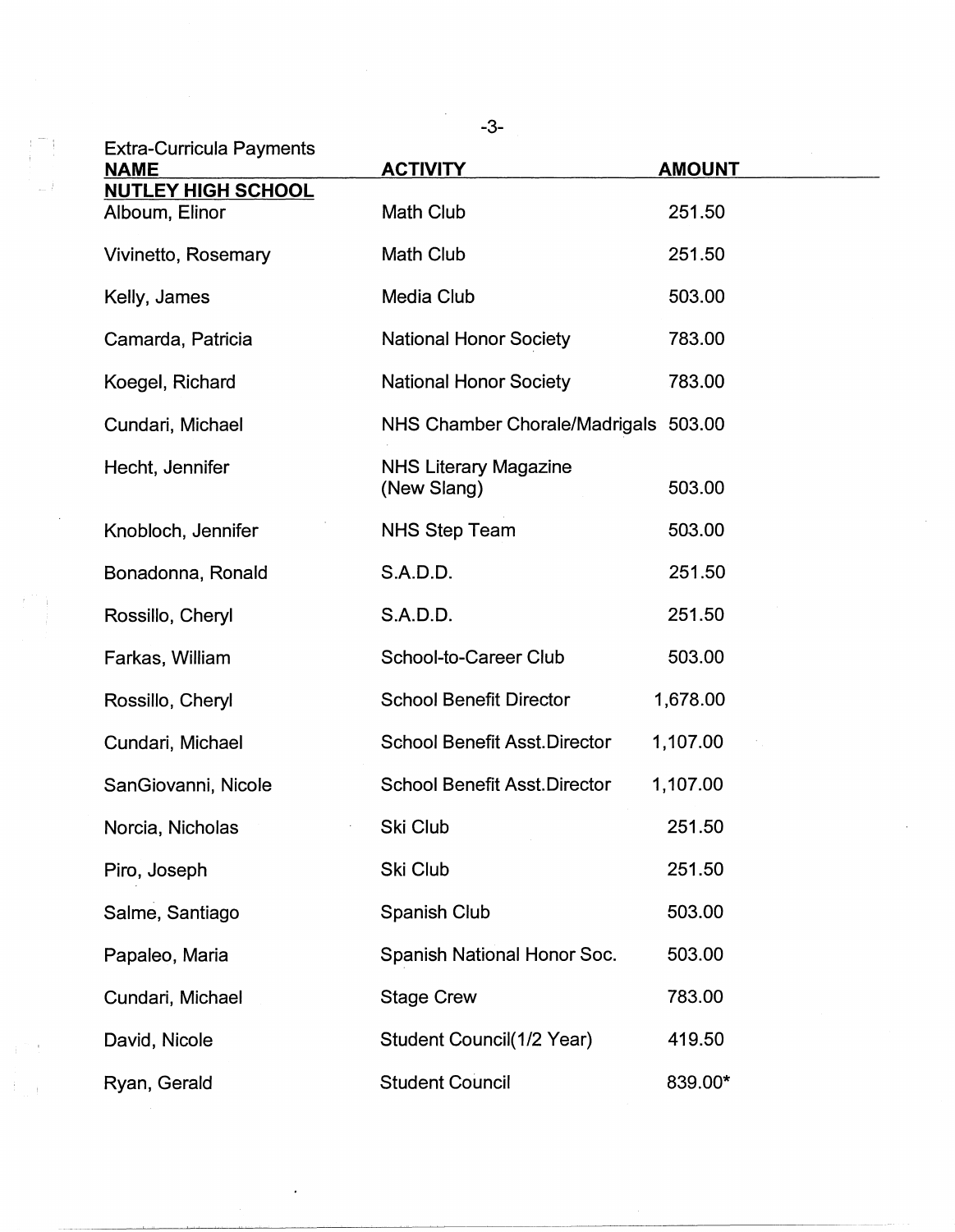| <b>Extra-Curricula Payments</b>             | -4-                                                     |               |
|---------------------------------------------|---------------------------------------------------------|---------------|
| <b>NAME</b>                                 | <b>ACTIVITY</b>                                         | <b>AMOUNT</b> |
| <b>NUTLEY HIGH SCHOOL</b><br>Cassilli, Lisa | Study Buddies Club(HS/Rad.)<br>$1/2$ year               | 251.50        |
| Emerson, rilla                              | <b>Winter Guard</b>                                     | 251.50        |
| Vitkovsky, John                             | <b>Winter Guard</b>                                     | 251.50        |
| Fisher, Linda                               | Yearbook(Exit)                                          | 1,678.00      |
| McCrohan, Thomas                            | Yearbook(Exit)                                          | 1,678.00      |
| Williams, Denis                             | <b>Young Democrats Club</b>                             | 503.00        |
| Rosati, Christopher                         | Young Republican Club                                   | 503.00        |
| Cioffi, Rose                                | Youth for Age                                           | 503.00        |
|                                             |                                                         |               |
| <b>FRANKLIN SCHOOL</b><br>Bertuzzi, Joseph  | <b>Animal Groomers Club</b>                             | 251.50        |
| Yacullo, Alison                             | <b>Animal Groomers Club</b>                             | 251.50        |
| Hill-Trovato, Hillary                       | <b>Animal Plantet Club</b>                              | 503.00        |
| Hill-Trovato, Hillary                       | Art Club- Grade 7                                       | 503.00        |
| Hill-Trovato, Hillary                       | Art League Video<br>Production Club-grade 8             | 727.00        |
| McPartland, Dennis                          | Clarinet Ensemble, Saxophone &<br><b>Flute Ensemble</b> | 503.00        |
| Chern, Christopher                          | <b>Conditioning and Wrestling Club</b>                  | 503.00        |
| Cundari, Michael                            | <b>Concert Choir-FMS</b>                                | 895.00        |

 $\begin{pmatrix} 1 & 1 \\ 1 & 1 \\ 1 & 1 \end{pmatrix}$ 

 $\hat{\mathcal{F}}_{\text{max}}$ 

 $\mathcal{L}_{\text{eff}}$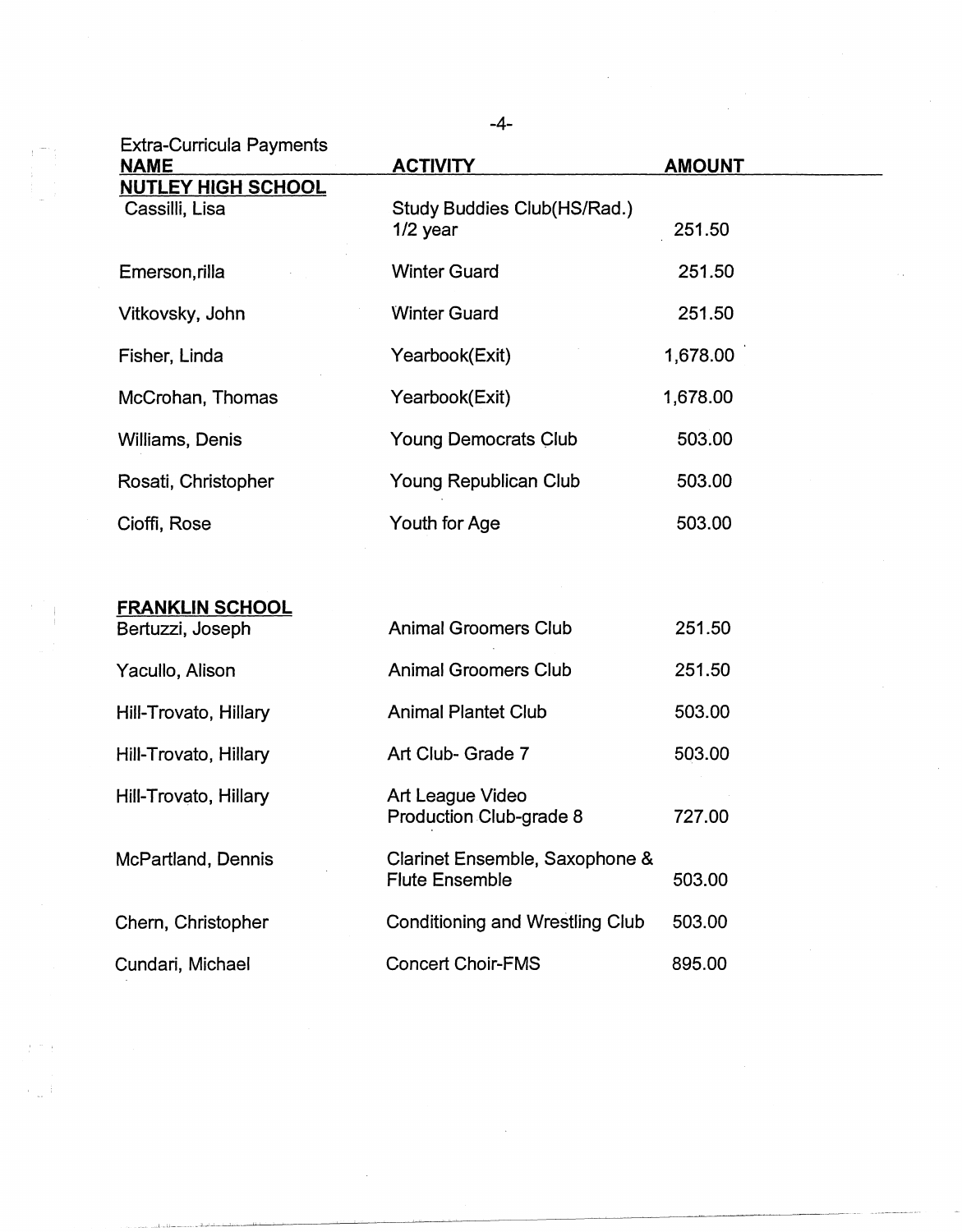| <b>NAME</b>                           | <b>ACTIVITY</b>                                                    | <b>AMOUNT</b> |
|---------------------------------------|--------------------------------------------------------------------|---------------|
| <b>FRANKLIN SCHOOL</b><br>Kocum, Paul | Drama Club/Dance Club-Gr.8                                         | 1,062.00      |
| Egan, Tracy                           | Forensics & Debate Grades 7&8                                      | 251.50        |
| Griwert, Jolinda                      | Forensics & Debate Grades 7&8                                      | 251.50        |
| Mc Partland, Dennis                   | F.M.S. Jazz Band                                                   | 503.00        |
| Crowe, Nicole                         | F.M.S. Law & Justice Club                                          | 251.50        |
| Zoltowski, Veronica                   | F.M.S. Law & Justice Club                                          | 251.50        |
| Kocum, Paul                           | <b>FMS-Let's Go to the Theatre</b>                                 | 503.00        |
| Cundari, Michael                      | F.M.S. Madrigal Singers                                            | 503.00        |
| Foglio, Nancy                         | F.M.S. Math Club                                                   | 251.50        |
| Turro, Bethany Ann                    | F.M.S. Math Club                                                   | 251.50        |
| Crowe, Nicole                         | F.M.S. Photography Club                                            | 251.50        |
| Zoltowski, Veronica                   | F.M.S. Photography Club                                            | 251.50        |
| Crowe, Nicole                         | F.M.S. Press                                                       | 503.00        |
| Cappello, Joseph                      | F.MS. Ski Club                                                     | 503.00        |
| Cundari, Michael                      | F.M.S. Stage Crew                                                  | 503.00        |
| Cappello, Joseph                      | F.M.S. S.T.A.N.D. Club -<br><b>Students Taking a New Direction</b> | 503.00        |
| DeBonis, Cynthia                      | F.M.S. Student Council                                             | 895.00*       |
| Manganiello, Louis                    | F.M.S. Student Council                                             | 895.00*       |
| Kocum, Paul                           | F.M.S. Yearbook                                                    | 895.00*       |
| Sloan, Patricia                       | F.M.S. Yearbook                                                    | 895.00*       |

 $\mathcal{A}^{\mathcal{A}}$ 

 $\langle \cdot, \cdot \rangle_{\mathcal{A}}$ 

 $\label{eq:2.1} \frac{1}{\sqrt{2}}\left(\frac{1}{\sqrt{2}}\right)^{2} \left(\frac{1}{\sqrt{2}}\right)^{2} \left(\frac{1}{\sqrt{2}}\right)^{2} \left(\frac{1}{\sqrt{2}}\right)^{2} \left(\frac{1}{\sqrt{2}}\right)^{2} \left(\frac{1}{\sqrt{2}}\right)^{2} \left(\frac{1}{\sqrt{2}}\right)^{2} \left(\frac{1}{\sqrt{2}}\right)^{2} \left(\frac{1}{\sqrt{2}}\right)^{2} \left(\frac{1}{\sqrt{2}}\right)^{2} \left(\frac{1}{\sqrt{2}}\right)^{2} \left(\$ 

 $\sim$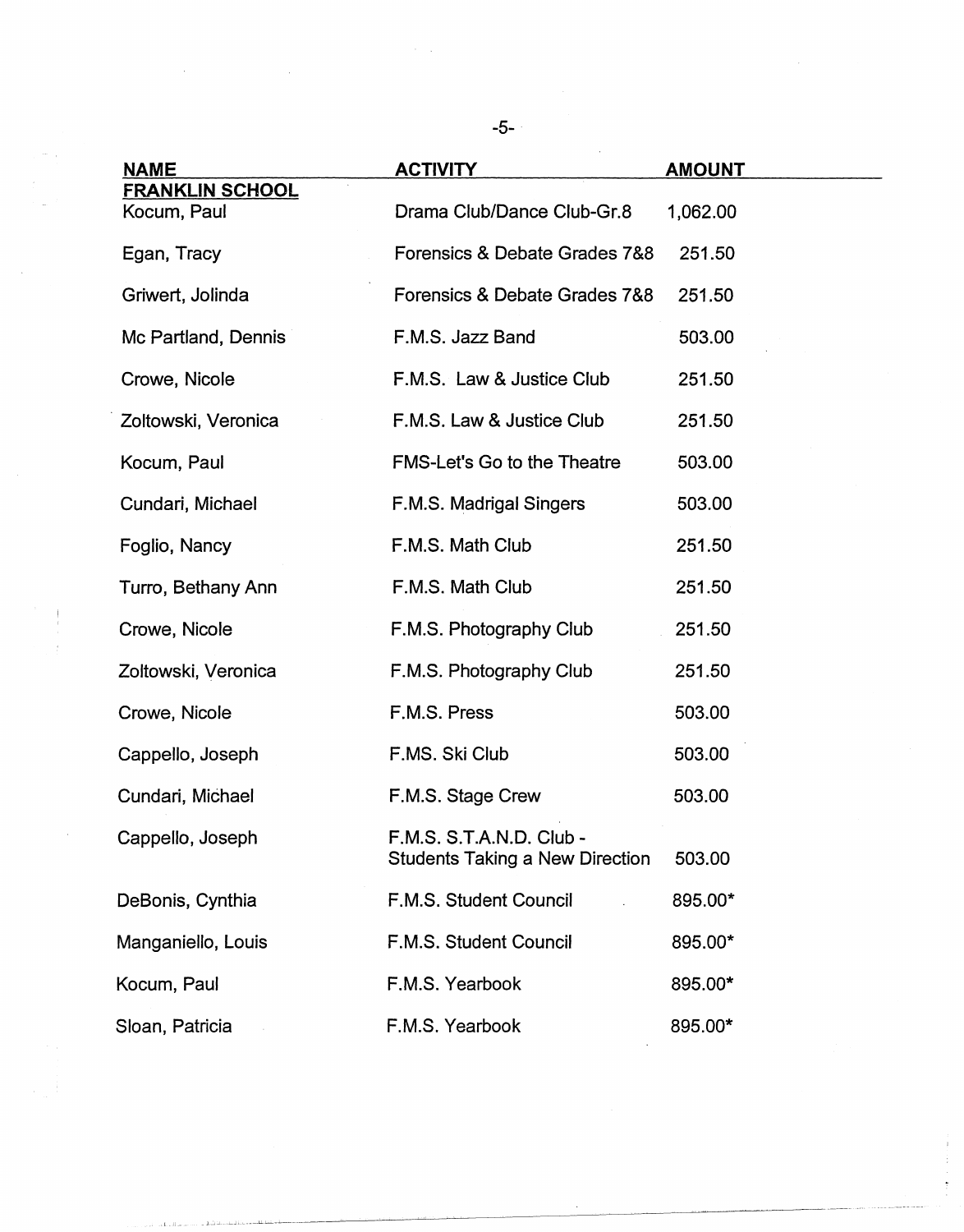| <b>NAME</b>                             | <b>ACTIVITY</b>                       | <u>AMOUNT</u> |
|-----------------------------------------|---------------------------------------|---------------|
| <b>FRANKLIN SCHOOL</b><br>Grant, Thomas | <b>Golf Club</b>                      | 503.00        |
| Stoffers, Elizabeth                     | Health & Fitness Club                 | 503.00        |
| Manganiello, Louis                      | <b>History Club</b>                   | 251.50        |
| Saitta, Donna                           | <b>History Club</b>                   | 251.50        |
| Maniscalco, Lisa                        | <b>iMovie Digital Movie Creations</b> | 503.00        |
| Schiavone, MaryLou                      | <b>Italian Club</b>                   | 503.00        |
| Bertuzzi, Joseph                        | Meteorology Club                      | 503.00        |
| McPartland, Dennis                      | <b>Percussion Ensemble</b>            | 503.00        |
| Zullo, Luann                            | <b>Softball Club</b>                  | 503.00        |
| Chern, Christopher                      | Spike(Volley Ball) Club               | 503.00        |
| Maniscalco, Lisa                        | <b>Theatre Arts Club</b>              | 503.00        |
| DeFilippis, Lillian                     | The Student Link                      | 503.00        |
| Griwert, Jolinda                        | <b>Trivia Club</b>                    | 251.50        |
| Stendardi, Christina                    | <b>Trivia Club</b>                    | 251.50        |
| <b>McPartland, Dennis</b>               | <b>Wind Ensemble</b>                  | 503.00        |
| <b>LINCOLN SCHOOL</b><br>Bender, Carol  | <b>Advanced Recorder Club</b>         | 503.00        |
| Martin, Valerie                         | <b>Animal Club</b>                    | 251.50        |
| Meyers. Florence                        | <b>Animal Club</b>                    | 251.50        |
| Pagana, Mary                            | Art Club                              | 503.00        |

 $\mathcal{A}^{\text{max}}_{\text{max}}$ 

-6-

 $\begin{aligned} \mathcal{F}^{(1)}_{\mathcal{A}}(\mathbf{r})= \mathcal{F}^{(1)}_{\mathcal{A}}(\mathbf{r})\\ \mathcal{F}^{(1)}_{\mathcal{A}}(\mathbf{r})= \mathcal{F}^{(1)}_{\mathcal{A}}(\mathbf{r}) \end{aligned}$ 

 $\mathcal{L}_{\text{max}}$ 

 $\frac{1}{2}$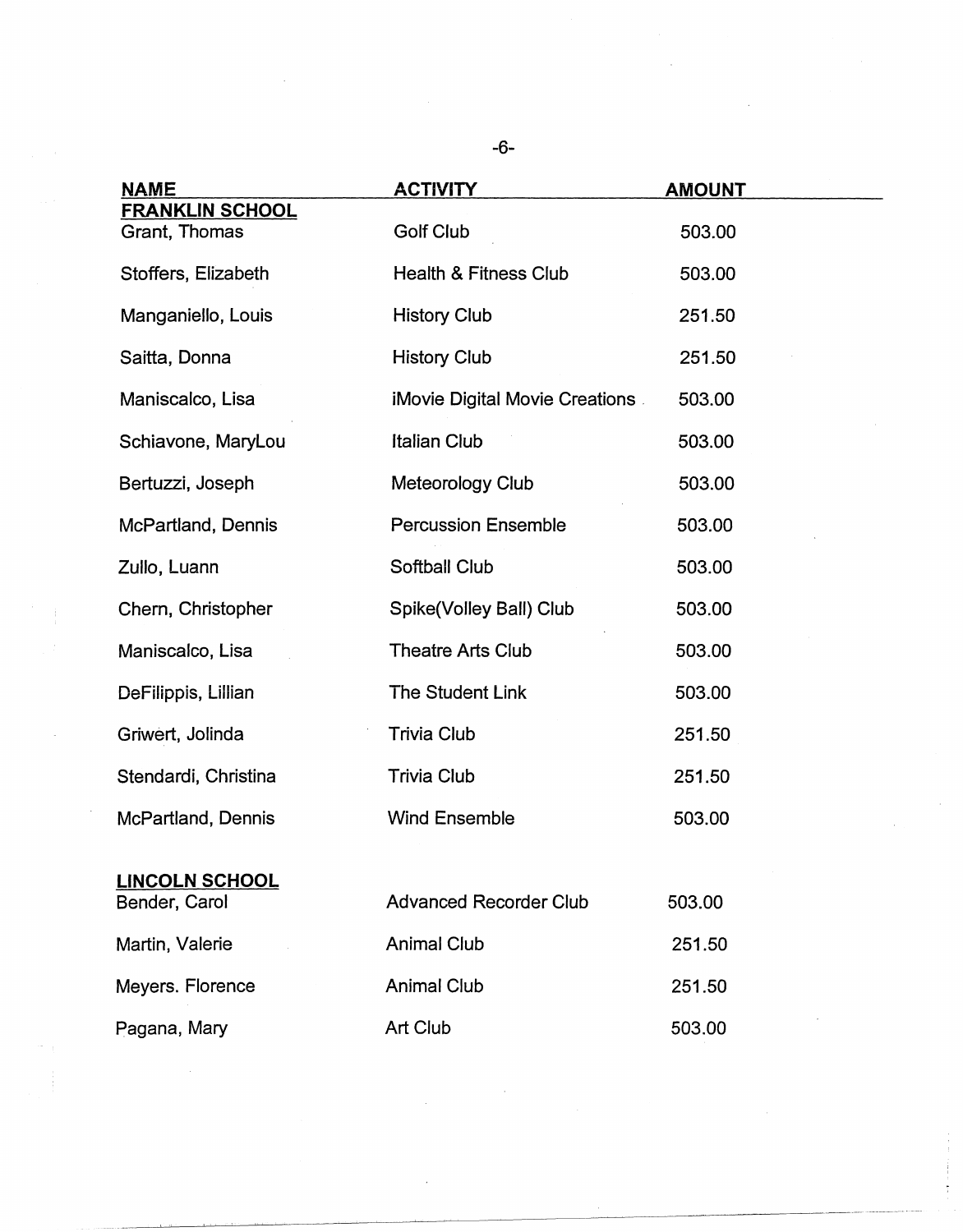| <b>NAME</b>                                      | <b>ACTIVITY</b>              | <b>AMOUNT</b> |
|--------------------------------------------------|------------------------------|---------------|
| <u>LINCOLN SCHOOL (CONT'D)</u><br>Thunell, Nancy | <b>Color A Smile Club</b>    | 503.00        |
| Pagana, Mary                                     | <b>Creative Talents Club</b> | 503.00        |
| Bender, Carol                                    | Lincolnaires                 | 503.00        |
| Algieri, Kimberly                                | Old World Crafts             | 503.00        |
| Ferriol, Kenneth                                 | <b>Safety Patrols</b>        | 503.00        |
| Griffin, Patricia                                | Service Club-Feed the Hungry | 503.00        |
| Sorrentino, Lynn                                 | <b>Student Council</b>       | 503.00        |
| Callaghan, Maureen                               | The Link                     | 251.50        |
| Peters, Janine                                   | The Link                     | 251.50        |
| Ferriol, Kenneth                                 | <b>Trivia Club</b>           | 503.00        |
| <b>RADCLIFFE SCHOOL</b>                          |                              |               |
| Kahn, Gail                                       | <b>Animal Kindness Club</b>  | 503.00        |
| Strumolo, Maria                                  | <b>Battle of the Books</b>   | 503.00        |
| Pace, Michael                                    | <b>Chess Club</b>            | 503.00        |
| Klem, Rachel                                     | Chorale                      | 503.00        |
| Cullari, Carla                                   | <b>Human Relations Club</b>  | 503.00        |
| Klem, Rachel                                     | <b>Instrumental Ensemble</b> | 503.00        |
| Strumolo, Maria                                  | Jeopardy Club                | 503.00        |
| Szura, Nancy                                     | Law Fair Club                | 503.00        |
| Hagert, Suzanne                                  | <b>Muggins Club</b>          | 503.00        |

 $\ddot{\phantom{0}}$ 

 $\frac{1}{2}$ 

 $\frac{1}{2}$ 

 $\ddot{\phantom{a}}$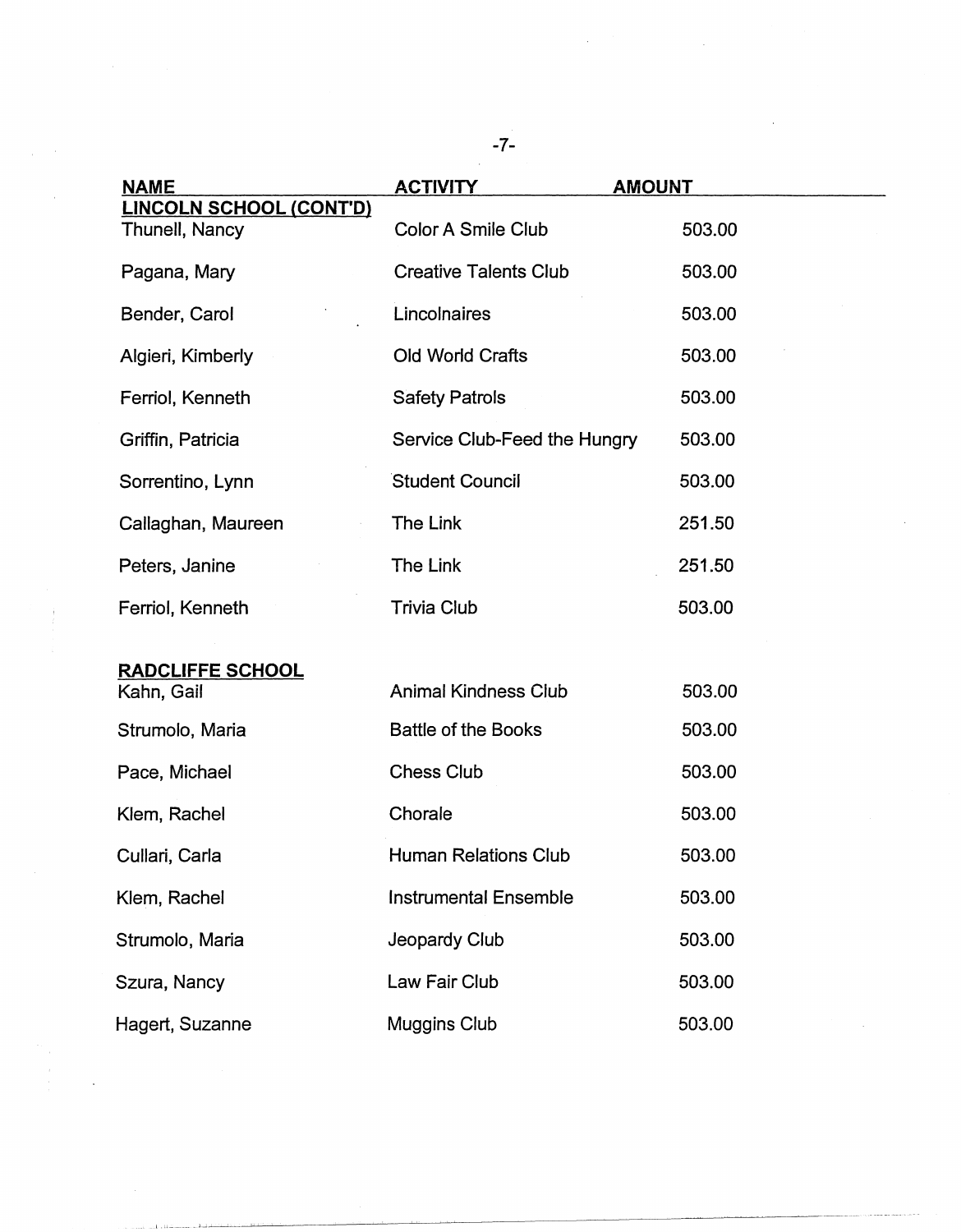| <u>NAME</u>                                         | <u>ACTIVITY</u>           | <b>AMOUNT</b> |
|-----------------------------------------------------|---------------------------|---------------|
| <b>RADCLIFFE SCHOOL (CONT'D</b>                     |                           |               |
| Bobrowski, Heather                                  | Peer Mediators            | 251.50        |
| Rossi, Alicia                                       | <b>Peeer Mediators</b>    | 251.50        |
| Kahn, Gail                                          | Peer Tutoring             | 251.50        |
| Szura, Nancy                                        | Peer Tutoring             | 251.50        |
| Szura, Nancy                                        | Safety/Classroom Patrols  | 503.00        |
| Napoli, Ellen                                       | <b>School Spirit Club</b> | 503.00        |
| Rossi, Alisa                                        | Social Club               | 503.00        |
| Gambaro, Jainine                                    | <b>Student Council</b>    | 503.00        |
| Burns, Robyn                                        | <b>Weaving Club</b>       | 503.00        |
| Moscaritola, Linda                                  | <b>Wildlife Club</b>      | 503.00        |
|                                                     |                           |               |
| <b>SPRING GARDEN SCHOOL</b><br>Siculietano, Phillip | <b>Bowling Club</b>       | 503.00        |
| Struble, Pamela                                     | Chorale                   | 503.00        |
| Thunell, Nancy                                      | Color-A-Smile Club        | 503.00        |
| Holly, Sheryl Lynn                                  | Co-operative Game Club    | 503.00        |
| Walk, Louise                                        | Drama Club                | 503.00        |
| Baris, Noreen                                       | Garden Club               | 503.00        |
| Falco, Nancy                                        | Jeopardy Club             | 503.00        |
| Frannicola, Antoinette                              | Journalism                | 503.00        |

Walk, Louise **Library Club Library Club** 503.00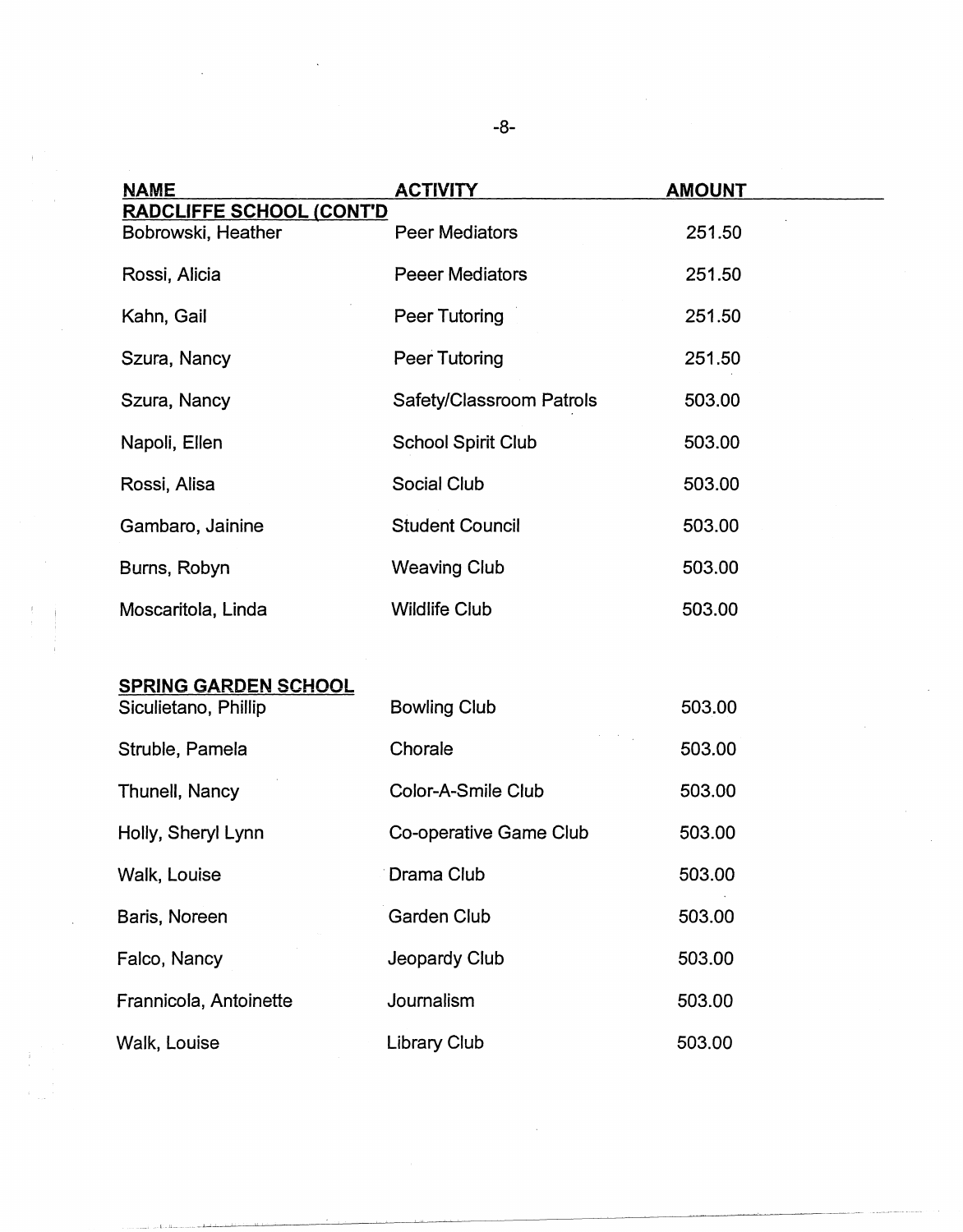| <b>NAME</b>                         | <b>ACTIVITY</b>                     | <b>AMOUNT</b> |
|-------------------------------------|-------------------------------------|---------------|
| <b>SPRING GARDEN SCHOOL(CONT'D)</b> |                                     |               |
| Holland, Doreen                     | Military Mail Club                  | 503.00        |
| Siculietano, Phillip                | <b>Outside Enviromental Studies</b> | 503.00        |
| Menza, Claire                       | <b>Peer Mediation</b>               | 251.50        |
| Thunell, Nancy                      | <b>Peer Mediation</b>               | 251.50        |
| Puzio, Kristen                      | Photography Club                    | 503.00        |
| Cassie, Lori Ann                    | <b>Safety Patrols</b>               | 503.00*       |
| Ryder, Sally Ann                    | <b>Student Council</b>              | 503.00        |
|                                     |                                     |               |
| <b>WASHINGTON SCHOOL</b>            |                                     |               |
| Laudadio, Anne                      | Art Club                            | 503.00        |
| Bimbi, Kathleen                     | <b>Chimettes</b>                    | 503.00        |
| Roberts, Moira                      | <b>Garden Club</b>                  | 503.00        |
| Fierro, Emanuela                    | <b>Italian Club</b>                 | 503.00        |
| Rossi, Lisa                         | Jeopardy Club                       | 503.00        |
| Beckmeyer, Karen                    | Knit Club                           | 251.50        |
| Roberts, Moira                      | Knit Club                           | 251.50        |
| DeLorenzo, Lenore                   | Magic Chefs                         | 503.00        |
| Sarubbi, Jill                       | <b>Peer Mediation</b>               | 503.00        |
| Cerniglia, Kelli                    | Peer Tutoring                       | 503.00        |

-9-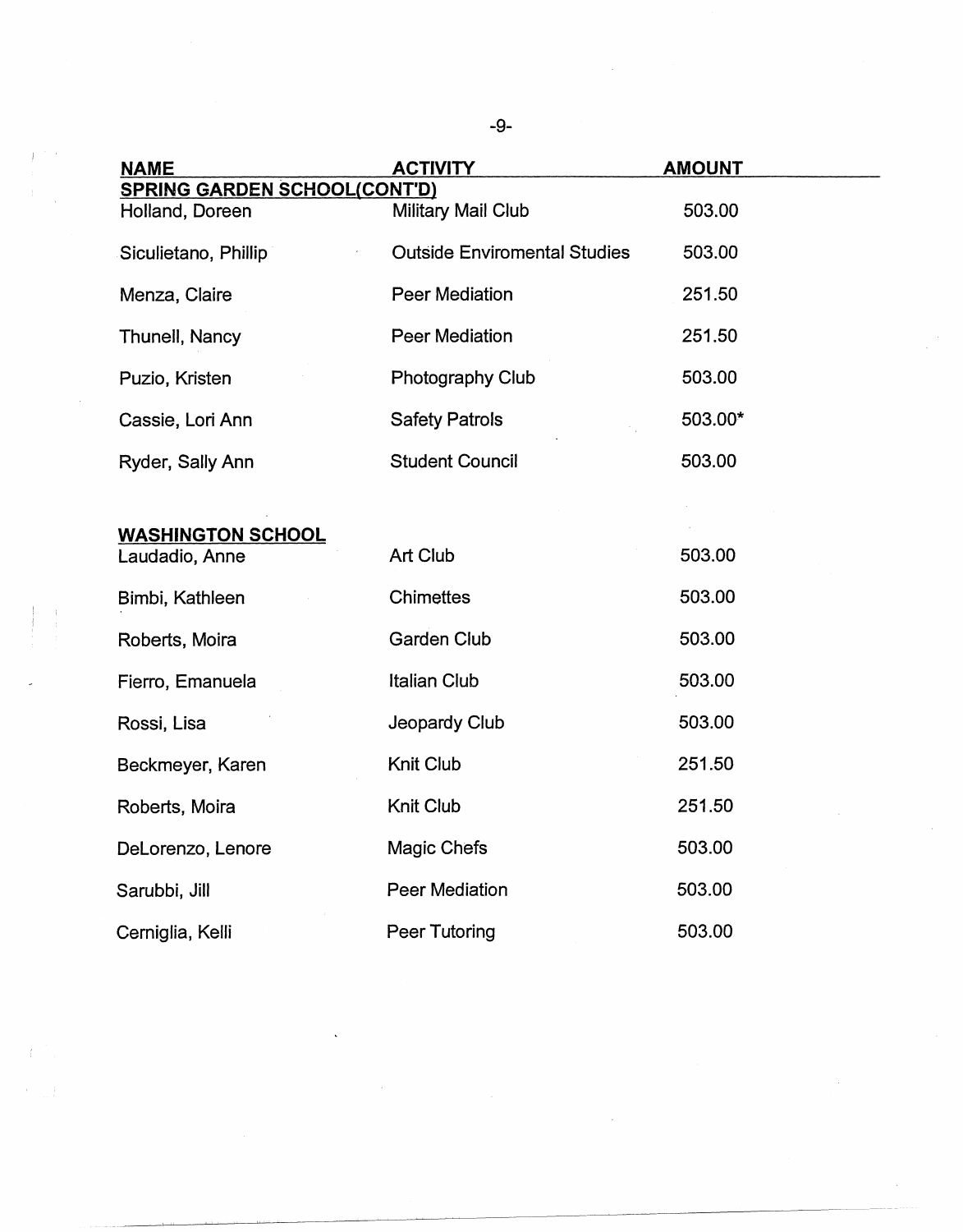| <b>NAME</b>                                     | <b>ACTIVITY</b>           | <b>AMOUNT</b> |
|-------------------------------------------------|---------------------------|---------------|
| <b>WASHINGTON SCHOOL(CONT'D)</b><br>Rossi, Lisa | <b>Reading Club</b>       | 503.00        |
|                                                 |                           |               |
| Murray, Walter                                  | <b>Safety Patrols</b>     | 503.00*       |
| Isabella, Patricia                              | <b>Student Council</b>    | 503.00        |
|                                                 |                           |               |
| YANTACAW SCHOOL                                 |                           |               |
| Goldberg, Dawn                                  | Art Club                  | 503.00        |
| Daly, Rachel                                    | <b>Brainteaser Club</b>   | 251.50        |
| Sciarillo, Lisa                                 | <b>Brainteaser Club</b>   | 251.50        |
| McKenzi, Marcy                                  | <b>Broadcast Club</b>     | 503.00        |
| McGovern, Heather                               | <b>Craft Revival Club</b> | 503.00        |
| Reilly, Gail                                    | <b>Literary Club</b>      | 503.00        |
| Masullo, Beverly                                | Math Club                 | 503.00        |
| Lynch, Cynthia                                  | <b>Math Strategies</b>    | 251.50        |
| Maggiano, Pamela                                | <b>Math Strategies</b>    | 251.50        |
| Bobrowski, heather                              | <b>Peer Mediation</b>     | 251.50        |
| Licameli, Lesslie                               | <b>Peer Mediation</b>     | 251.50        |
| Licameli, Lesslie                               | Peer Tutoring             | 503.00        |
| Dow, Marita                                     | <b>Safety Patrols</b>     | 503.00*       |
| Schoem, Janice                                  | <b>Student Council</b>    | 503.00        |